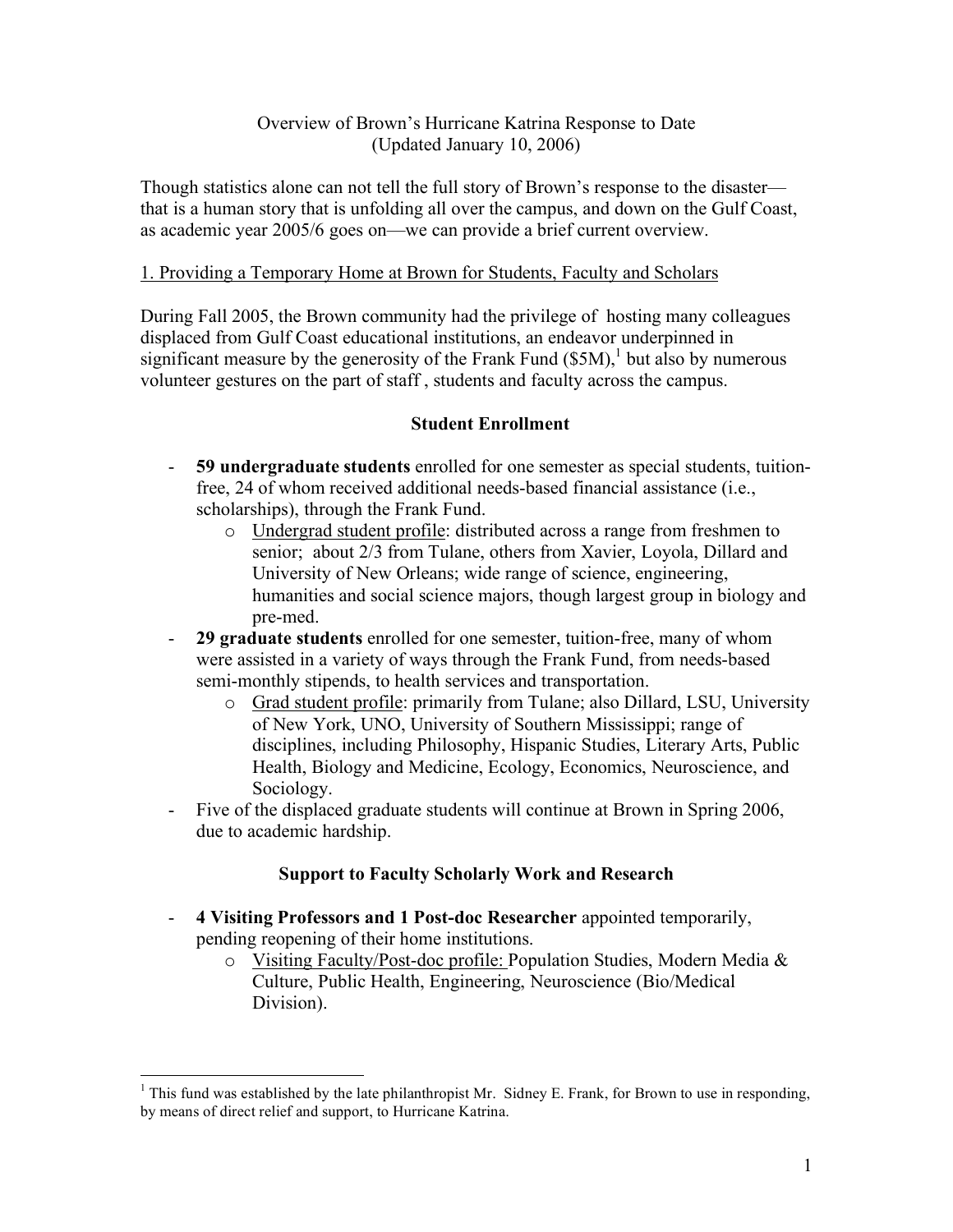o A few visiting faculty and artist/scholars may be expected from Gulf Coast colleges and universities during Spring 2006, to complete projects of writing and reflection, as guest lecturers and speakers, etc.

### **Student and Faculty Support**

- Continuing and Summer Studies was the frontline of response to all Gulf Coast evacuees at Brown, and its teams worked throughout September to take incoming students (as well as a few faculty) quickly "from suitcase to classroom," assisted in finding housing and other essential support by PAUR's (Public Affairs and University Relations) network of student, faculty, alumni and community volunteers.
- Staff in Continuing Studies continued to provide a "home base" of emotional and social support to student evacuees, including informal social activities.
- Within departments, faculty reached out to serve as student advisors, academically and otherwise.
- Upon arrival, grad students were found to have a range of study/life situations, from those still deciding on a research topic, to those just about to finalize their doctoral dissertations. Every effort was made to advise them, so that their work was not further interrupted. A small host of research colleagues, graduate students and staff in both the Graduate School and Medical School worked to help reconnect scholars with family, as well as to academic associations, dissertation committees, conference opportunities, research grant institutions, etc.

# 2. Extending the Net of Relief and Support

# **Assisting Other Educational Institutions**

- For many faculty, scholars and students from the Gulf Coast whose own homes and families are rooted in the region, coming to Brown was not the most viable immediate option. We have found other ways to extend the net of relief and support to them, as well, whether through partner institutions and networks, or here at Brown.
- With the endorsement of Sidney Frank, Brown utilized \$1.3 million of the hurricane relief fund that his generosity made possible, to do the following:
	- o Provide an initial \$200,000 to Tougaloo College (Mississippi) in September, to assist student evacuees from Dillard and Xavier temporarily enrolled at Tougaloo, as well as to help Tougaloo begin repairs on some of its own damaged residence halls and library.
	- o Provide needs-based one-semester scholarships at several Gulf Coast educational institutions, as they began a Spring 2006 "recovery semester" in January, which are helping to ensure institutional viability and provide relief to some of the most heavily-impacted families, in this time of transition, i.e.: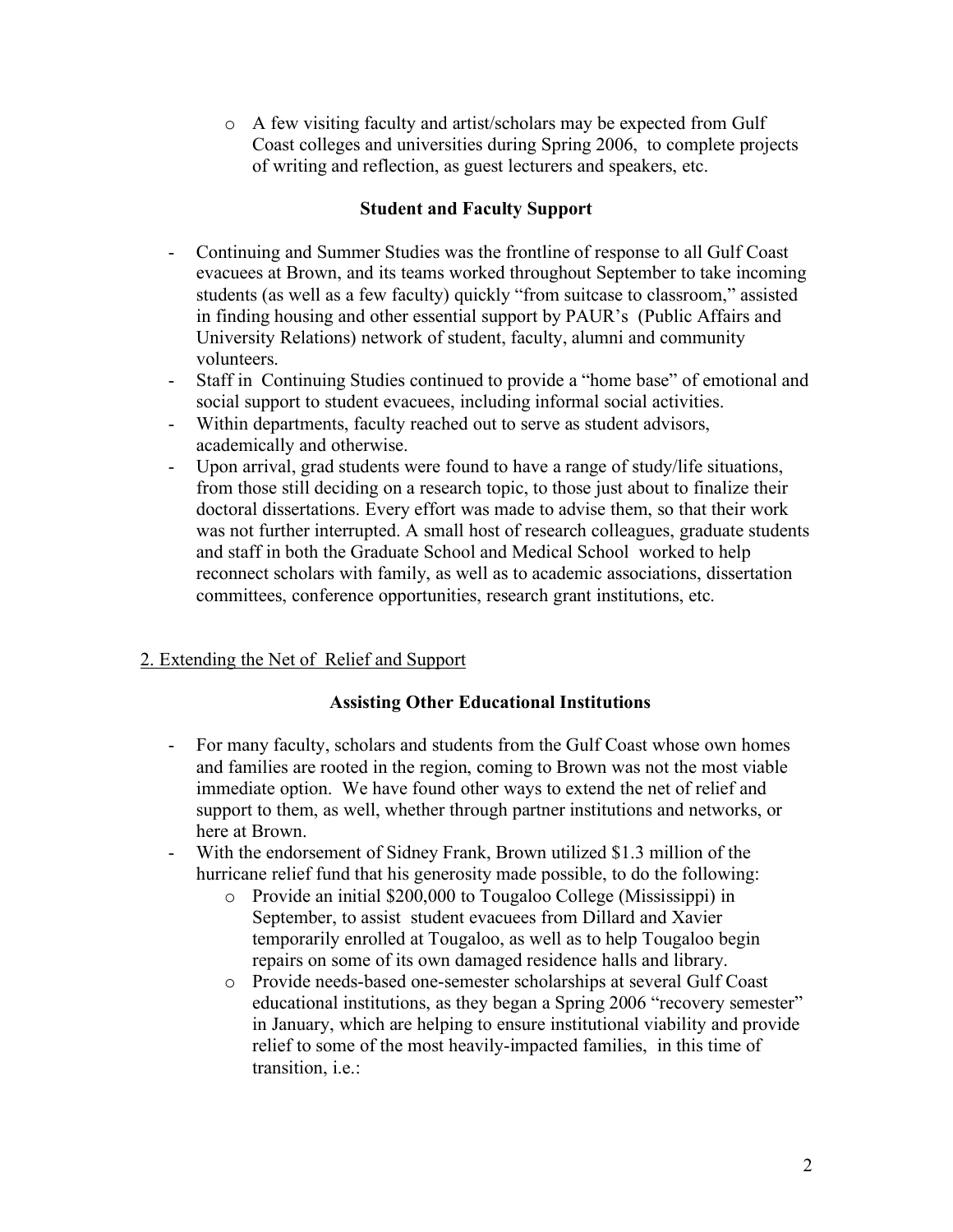- **S** 100,000 to Tougaloo
- **S250,000 to Xavier (New Orleans)**
- **S750,000 to Dillard (New Orleans)**
- o Underwrite Hurricane Katrina Service Clerkships for Medical and Public Health Students, which will be a collaboration between Brown's Division of Biology and Medicine, and local partner institutions in the Gulf Coast area (see below).
- o Support the Brown University Habitat for Humanity Chapter's spring break trip to New Orleans, where several students will work on reconstruction of housing, alongside the local Habitat chapter.
- The Brown-Princeton Partnership to Support Dillard University's Recovery is underway, as that institution gradually rebuilds its campus.
	- o We continue to calibrate our efforts to match needs and resources, in ways most useful to Dillard, including the Sidney Frank Renewal Scholarships (see above).
	- o While Dillard reopens, as a member of the academic consortium forged with Tulane, Xavier and Loyola Universities, utilizing temporary arrangements to resume academic operations in January 2006, the Partnership has begun to call on expertise within Brown, at Princeton and outside, to lend a hand in specific priority areas such as strategic planning and re-envisioning the curriculum, particularly in science and public health.
	- o Brown is participating in the Dillard Visiting Research Faculty Program, a program designed by Dillard's Office of Academic Affairs, to find shortterm visiting professorships, mini-sabbaticals and guest lectureships for interested faculty in Spring 2006.
	- o Led by the Swearer Center for Public Service, discussions are underway for service learning and community rebuilding projects in spring and summer 2006, involving students from Tulane, Dillard, Brown and Princeton, as well as other consortium partners.

### **Donations-in-Kind and Service Offers**

- Visiting students from the Gulf Coast and Brown students joined together in a clothing drive, from October  $16<sup>th</sup>$  to December  $1<sup>st</sup>$ , to collect clothing for people who were displaced by Katrina to the New England area, including visiting students from the Gulf Coast, as well as for children at the Fox Point Day Care Center. The Medical School and the Brown Christian Alliance also helped with the clothing drive. Clothes collected in the drive were also donated to the Urban League to distribute to people displaced by Katrina in Rhode Island and the rest of New England.
- Inspired by the first campus-wide Hurricane Katrina Colloquium at Brown (see below), Rhode Island fire chiefs have started a useful goods collection program, at local fire stations, in support of the Biloxi, Mississippi Fire District.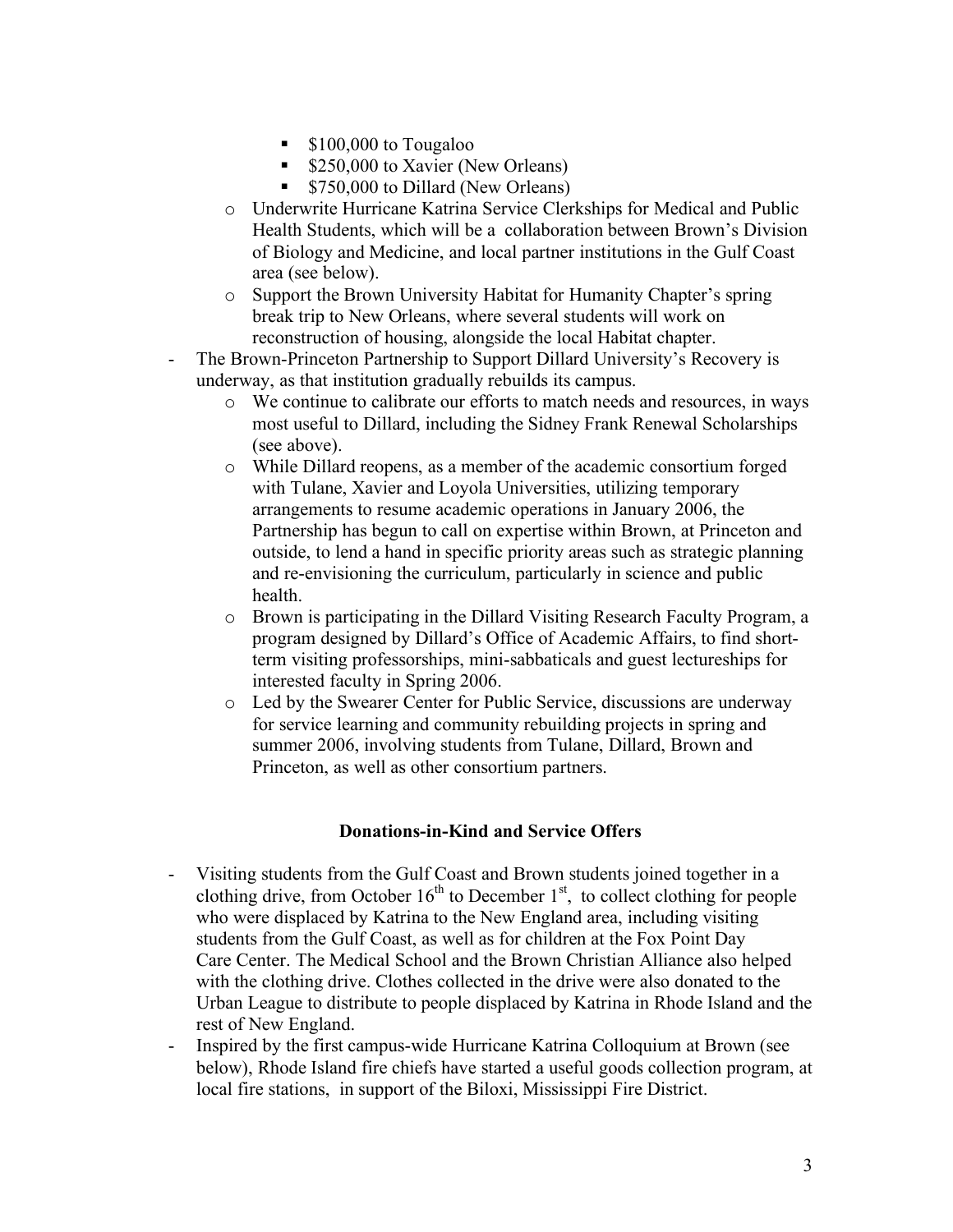### 3. Responding to Critical Needs on the Bio-Med Frontline

- Brown students and faculty volunteered individually through the local Red Cross and Department of Health to provide assistance to evacuees and other services.
- As part of a national disaster-response team, Professor of Anthropology Richard Gould helped recover and identify victims of Katrina in the Gulf Coast region.
- The Division of Biology and Medical School's Katrina response started even before the disaster, and has been multi-faceted:
	- o As a U.S. Department of Health grant-holder on emergency-preparedness, the Medical School assisted with volunteers on response and recovery in Louisiana, as well as in preparedness planning in Rhode Island.
	- o Some Medical School faculty members were deployed to the Gulf Coast just before the storm, including two faculty physicians who have been doing 2-week stints, and sharing their experiences both in class and in the community, as well as several Brown Emergency Service staff persons.
	- o Medical School faculty provided assistance to evacuees in Rhode Island.
	- o Several Medical School students who were already Red Cross volunteers have received training for future deployment.
	- o The Biology and Medicine Division was temporary home to 14 of the Gulf graduate students, 2 of whom were studying for the Masters in Public Health (MPH).
	- o Katrina Clerkships for small cross-institutional groups of physician faculty, medical students and master of public health students will provide services this spring and summer to affected communities, while expanding their learning about how to deal with disasters.

# 4. Using Culture and Reflection to Understand and Respond

- Brown students self-organized, throughout Fall 2005, some of the most creative responses to Katrina, including these:
	- Residential Peer Leaders table on the Green \$1 donations brought in \$1800, to be matched by Whole Foods to benefit the Red Cross.
	- Chattertock/Derbies concert hurricane donation box netted \$2480 for the Red Cross.
	- WBRU raised \$3400 at their Summer Concert Series show for RI United Way's Hurricane Katrina Fund, which Dunkin' Donuts topped up to \$7000.
	- A South Asian Student Association (SASA) charity event at Tantric Lounge donated proceeds to Habitat for Humanity.
	- Brown Lecture Board speaker James Carville gave his total fee of \$10,000 to a Katrina-related charity.
	- An outdoor concert in Wriston Quad organized by UCS, Phi Psi, Sigma Chi, Habitat for Humanity, and Student Creative Arts Council brought in \$5,500 for Habitat for Humanity's New Orleans reconstruction effort.
	- The sale of luminarias during a reflective vigil on December 3, in conjunction with the first Hurricane Katrina Colloquium (see below), netted \$300 in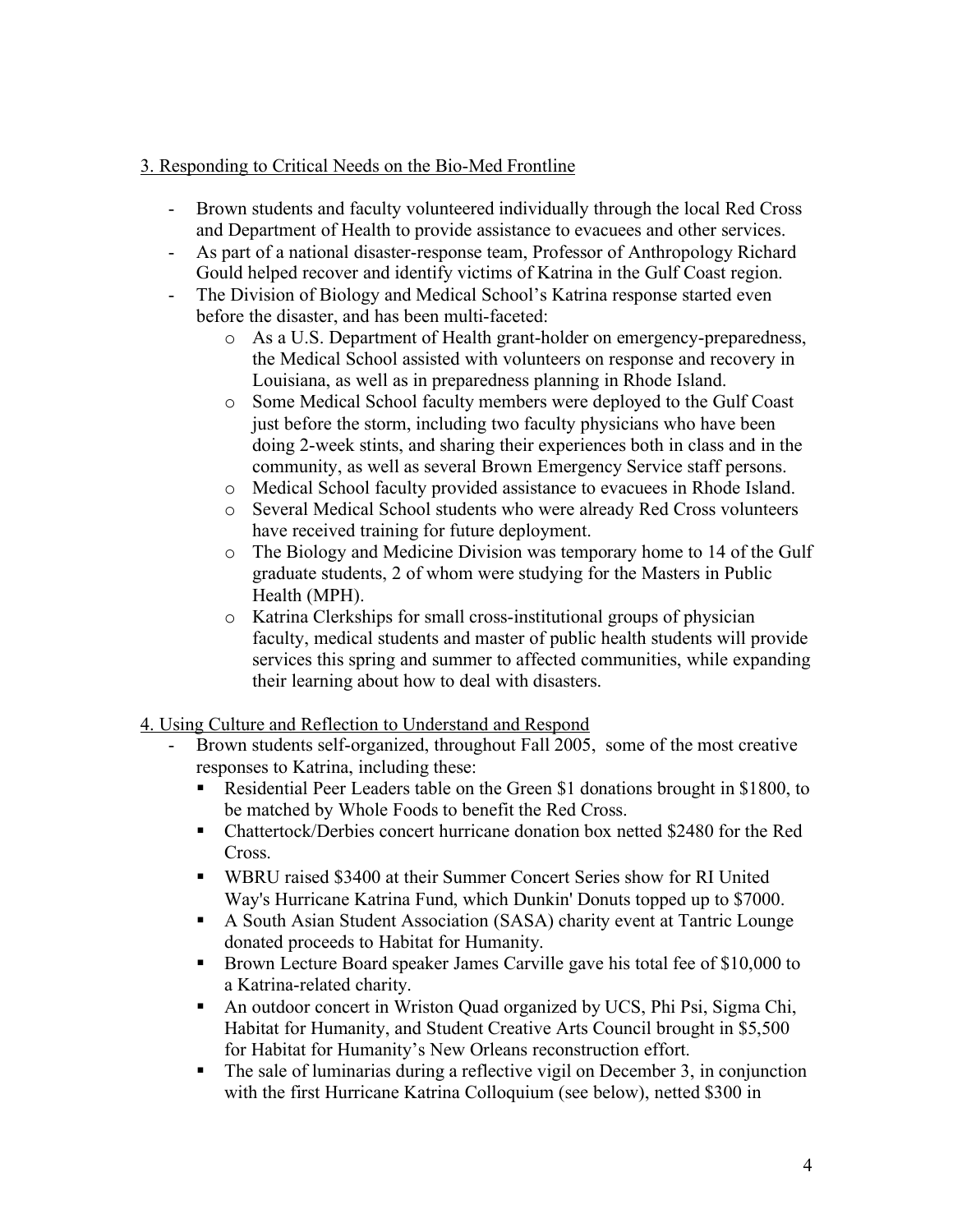donations which were shared between relief donations for Gulf Coast students and for victims of the Pakistani earthquake.

- Alum Liza Reynal organized A Trinidadian-style Masquerade to Benefit Victims of Katrina, at Providence's WaterPlace Park, donating proceeds to the Red Cross.
- Brown's Department of Music presented a hurricane relief concert in September, donating proceeds to the Red Cross.
- The Writers for Relief Hurricane Benefit Reading, sponsored in part by the Program in Literary Arts, with Brown University faculty members Forrest Gander, Michael Gizzi, and C.D. Wright, raised funds which were donated to the Twenty-First Century Foundation's Hurricane Katrina Recovery Fund.
- The Brown Community also engaged in deeper reflection on the significance of recent events, including:
	- A community gathering on "Lessons from New Orleans: Reflections and Action on Poverty and Racism" at Beneficent Congregational UCC, supported, among others, by the Swearer Center and several groups at the Brown Medical School.
	- A number of presentations at the Slavery and Justice Committee's most recent interdisciplinary workshop (09/30 – 10/01).
	- Reflections on the relationships between race, poverty and Hurricane Katrina by Prof. Glenn Loury, at a colloquium on Economic Justice at the kickoff of Brown's Campaign for Academic Enrichment (10/22).
	- Congressman Charles Rangel's (D-NY) public lecture at Brown on "Katrina: the Costs of Poverty" (10/24).
- The Hurricane Katrina Benefit Planning Working Groups (faculty/staff/students) came together in September to devise a program of yearlong activities whose aims are: to raise awareness, provide on-site service opportunities, mobilize and inspire additional response, provide opportunity for reflection and analysis, embrace New Orleans culture, and raise funds. The first activity was a campus-wide colloquium, on December 3rd, featuring panel discussions by Rhode Island emergency responders who served in the Gulf, commentary by New Orleans *Times-Picayune* reporters, a dialogue between the presidents of Brown and of Dillard on rebuilding higher education in the Gulf, a poetry by reading by the poet-laureate of Louisiana, and reflections by the light of luminarias on the Main Green.

### 5. Using Research and Teaching to Gain Insight and Impact Change

- Prof. John Logan, Department of Sociology, will be heading up a team which will, with NSF support, undertake an eco-social study of the vulnerability of coastal communities impacted by Hurricane Katrina, as the recovery and reconstruction unfold. The team is organizing a conference in March, 2006 on ecological and social resilience in the face of disaster.
- Brenda Marie Osbey, poet-laureate of Louisiana, will visit the Department of Africana Studies in Spring 2006, to guest lecture and work with students on the culture and social history of New Orleans, as reflected in creative writing and art.